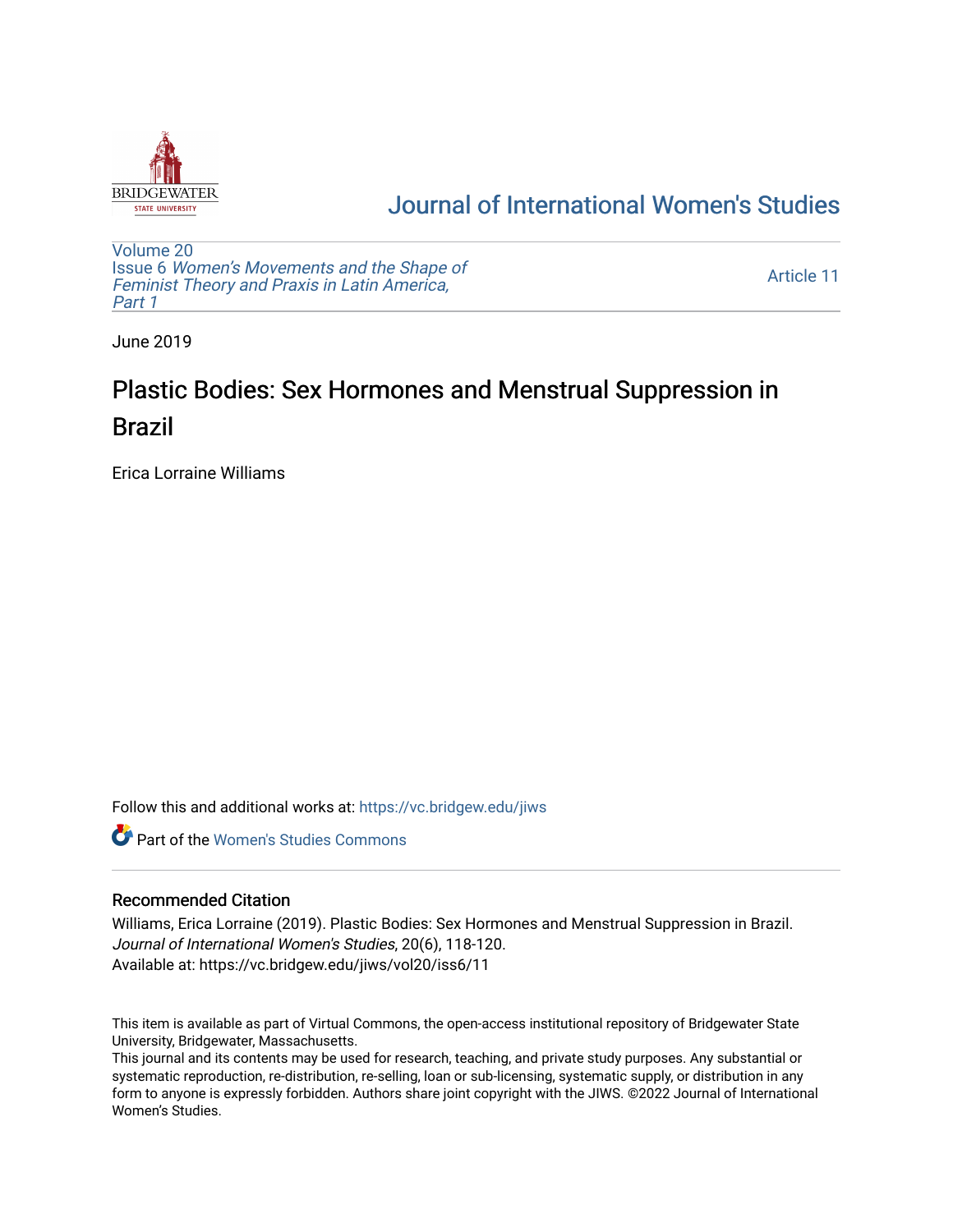#### Williams: Plastic Bodies: Sex Hormones and Menstrual Suppression in Brazil

This journal and its contents may be used for research, teaching and private study purposes. Any substantial or systematic reproduction, re-distribution, re-selling, loan or sub-licensing, systematic supply or distribution in any form to anyone is expressly forbidden. ©2019 Journal of International Women's Studies.

## Plastic Bodies: Sex Hormones and Menstrual Suppression in Brazil. Emilia Sanabria. Durham: Duke University Press, 2016.

### Reviewed by Erica Lorraine Williams

Winner of the 2017 Michelle Z. Rosaldo Book Prize from the Association of Feminist Anthropology, Emilia Sanabria's Plastic Bodies: Sex Hormones and Menstrual Suppression in Brazil is a compelling ethnography on the role that sex hormones play in contemporary social life in Salvador, Bahia, Brazil. The book raises the question: How are hormones "enrolled to create, mold, or discipline social relations and subjectivities" (5)? Inspired by pharmaceutical anthropology literature, Sanabria adopts an "object-centered approach" that "followed hormones around" to various sites and spaces around the city, including the Center for Research and Assistance in Human Reproduction (CEPARH), the blood donation center (HEMOBA), farmacias de manipulação (compounding pharmacies), and the Travestis' Association of Salvador (ATRAS) (5-6). In eighteen months of fieldwork, Sanabria conducted sixty interviews with women across the class spectrum, doctors who worked in both private and public institutions, and pharmaceutical industry employees. She also attended family planning consultations and medical congresses and observed medical procedures.

The book opens by offering crucial background information on the healthcare situation in Brazil. In Salvador, 75% of residents rely on the public healthcare system (Sistema Único de Saúde, SUS), while 25% of the population has private health insurance. Perhaps it was no surprise that many of the gynecologists she met worked in both the private and public sectors. It is quite notable that Sanabria situates hormone use within the frame of other biomedical interventions that are prevalent in Brazil, such as C-sections, plastic surgery, hysterectomy and bariatric surgery. This is significant because Brazil has extremely high rates female sterilization and cesarean births – two facts that speak to "the extensive biomedicalization of Brazilian social life" (28, 41). It is also important to note that in Brazil, people have access to birth control pills over the counter in pharmacies without a prescription (10).

Chapter 1 explores the contradictory and ambivalent ideas about menstrual blood, which inform practices of menstrual suppression. Menstrual blood was often seen as filthy and annoying, yet also understood as offering relief and well-being. With rich ethnographic storytelling, Sanabria highlights the reasons women pursue menstrual suppression in Chapter 2. Menstrual suppression was often seen as a way to regain control over their bodies. Some low-income women use menstrual-suppressive contraceptives to manage the demands of work and motherhood. The major strengths of these two chapters can be found in Sanabria's discussion of cultural beliefs about blood in Salvador, as well as the unexpected support of menstrual suppression that she found among religious practitioners. Some of these cultural beliefs include the idea that releasing blood brings about physical and emotional relief, that blood is closely associated with strength, and that "thick blood" (sangue grosso) can stagnate in the body and cause itching, dizziness, and discomfort (119). Furthermore, the body is seen as being "open" and vulnerable during menstruation (corpo aberto). In the Afro-Brazilian religion of Candomblé, this cultural belief meant that women were prohibited from engaging in certain ritual obligations during menstruation (99).

1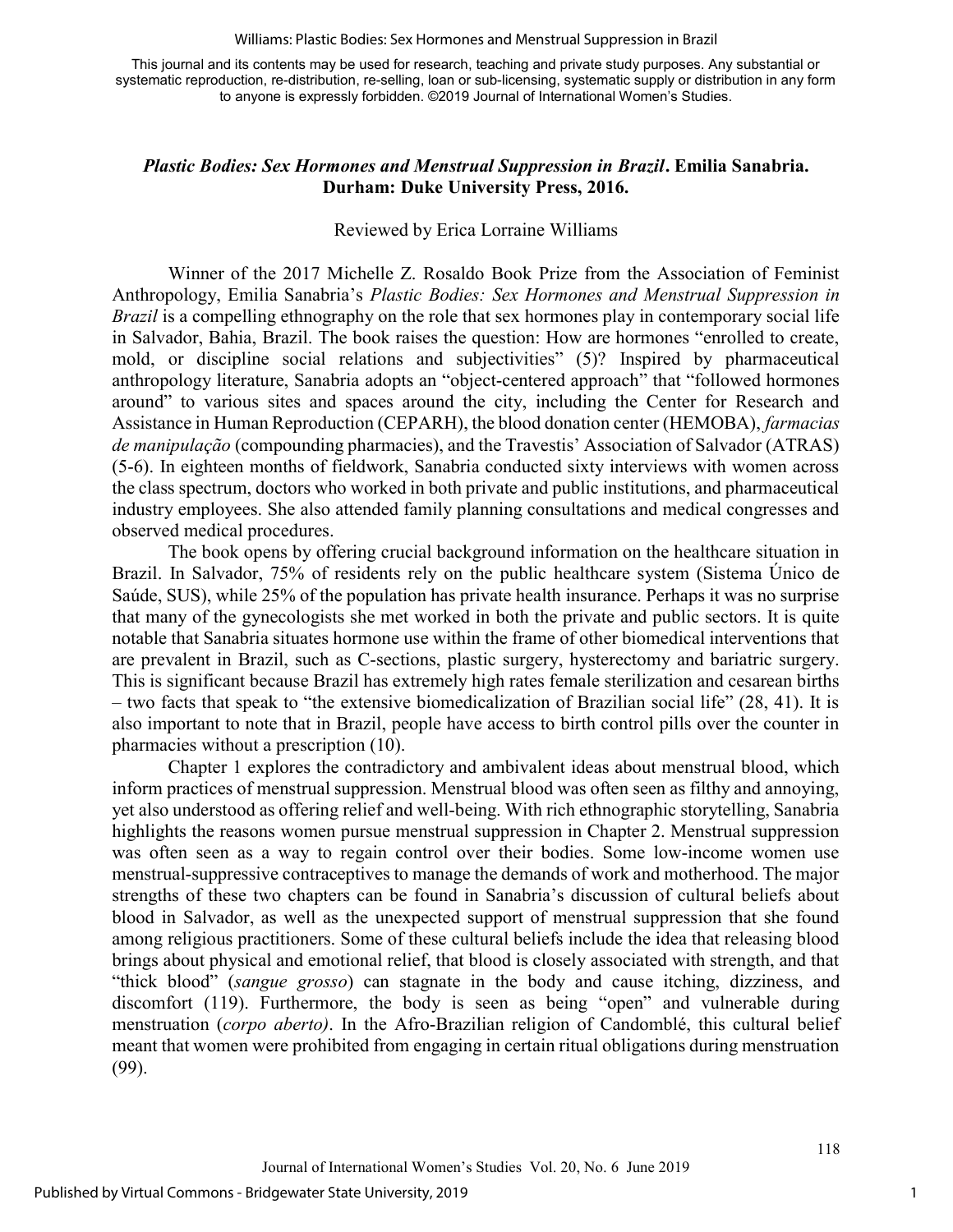In Chapter 3, Sanabria engages in an intriguing discussion of how hormones "sit at the boundary between 'sex' and 'gender,'" and argues that hormones are in fact a gendered substance (105). Testosterone is increasingly being prescribed to women as a way to become desiring, desirable, and super-productive. Perhaps the most interesting part of this chapter is the focus on travestis' use of oral contraceptive pills, hormone replacement therapies, and hormonal contraceptive injections to feminize their bodies. Manuela, an activist for *travesti* rights is noted as saying:

"for us, hormonio is an inevitable evil. We have a feminine identity, we want to assume a feminine identity, but because of the prejudice in the medical perspective, hormonal therapies are only given to those who want to prepare themselves for surgery. We are here fighting for the right to be feminine, to have access to the necessary medical care to assume our identity, but without the obligation to undergo surgery, because we want to retain our penis" (109).

Thus, this chapter builds upon the important work by Don Kulick (1998) on travestis in Salvador by highlighting their unique gender identity, in which gender confirmation surgery is often not a desired goal.

In Chapter 4, Sanabria asserts that access to medical services is a key indicator of social differences, and she reveals the highly differentiated ways in which public and private patients are treated in reproductive health services in Salvador. This is perhaps the greatest strength of the book. She pays close attention to how both race and class impact the type of medical care one receives. For example, Depo-Provera is widely administered to low-income women with no discussion of its health risks. Secondly, she observed a 23-year-old black woman giving birth, in which the obstetric nurse was "highly unsympathetic to the extreme discomfort" (35). Though the birthing mother worked for a telemarketing company that provided medical insurance, the nurse could not see past her skin color. She also witnessed a black woman in her mid-20s undergoing a tubal ligation who was left naked and uncovered on the operating table while waiting for anesthesia, and whose body was vigorously scrubbed with yellow disinfectant (141). Finally, a patient's race and class could mean the difference between a hysterectomy performed for a burst ovarian cyst in a public hospital and a keyhole surgery in a private clinic (88).

By offering these examples of unequal treatment in medical institutions, Sanabria makes a very important and timely argument about how medical attention is tied up with discussions of citizenship in Brazil (31). For instance, she highlights two types of citizenship as it pertains to reproductive health in Brazil:

"the first – available to the privileged who can afford private health – is founded on notions of personal autonomy, individual choice, and self enhancement, whereas the second frames reproductive decisions in terms of the individual's moral responsibility to the wider collectivity" (132).

Sanabria also develops the concept of pharmaceutical citizenship, which considers "how legal citizenship determines access to pharmaceuticals…and the implications of taking pharmaceuticals for a person's status as a citizen" (133). These notions of citizenship play out in family planning services as well, with public institutions emphasizing population control. To be approved for a

2

119